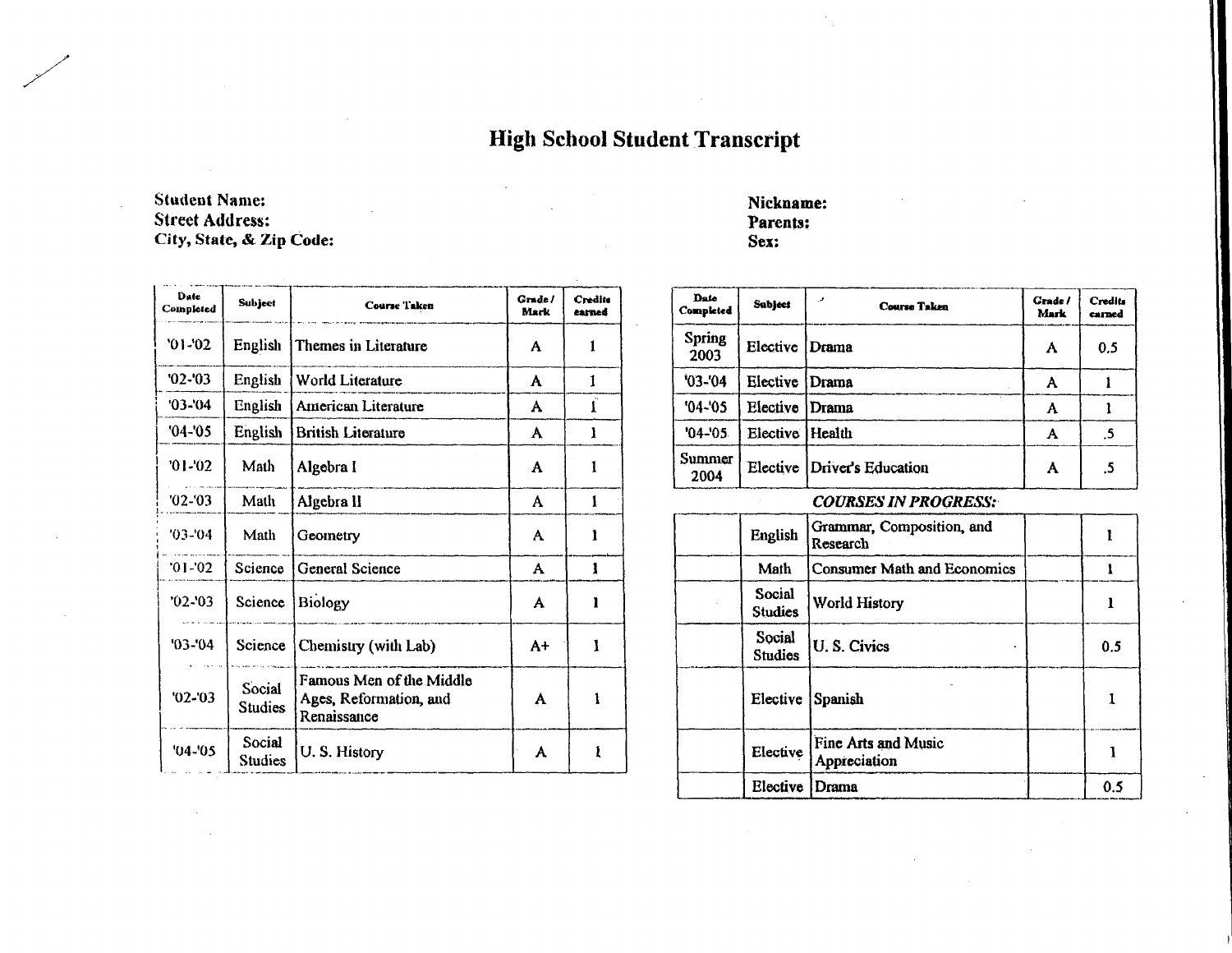**Leading the world in family education** 

## **Official Transcript for:**

 $\ddot{\phantom{a}}$ 

Completed requirements and graduated June, 2002.

| <b>SUBJECT</b>          | <b>CREDITS</b> | <b>GRADE</b> |
|-------------------------|----------------|--------------|
| School year:<br>Grade 9 |                |              |
| Bible                   |                |              |
| Math: Algebra 1/2       |                | в            |
| English I               |                | $A+$         |
| Science: Botany         |                |              |
| Music                   | ½              |              |
| Physical Education      | $\frac{1}{2}$  |              |
| <b>Work Education</b>   | $\frac{1}{2}$  |              |
| Service Education       | ⅓              |              |
| <b>Total</b>            |                | 3.83         |

| <b>SUBJECT</b>               | <b>CREDITS</b> | <b>GRADE</b> |
|------------------------------|----------------|--------------|
| School year:<br>Grade 10     |                |              |
| <b>Bible</b>                 | 17             | A            |
| Math: Algebra I              |                | A            |
| English II                   |                | $A+$         |
| History: American History    |                | $A+$         |
| Science: General             |                | Α            |
| Music Appreciation           | $\frac{1}{2}$  | A            |
| Music: Instrumental (Violin) | 匕              | А            |
| <b>Home Economics</b>        | $\frac{1}{2}$  | A            |
| Physical Education           | ⅓              | A            |
| <b>Work Education</b>        | $\frac{1}{2}$  | A            |
| Service Education            | ⅓              | A            |
| <b>Total</b>                 | 8              | 4.0          |